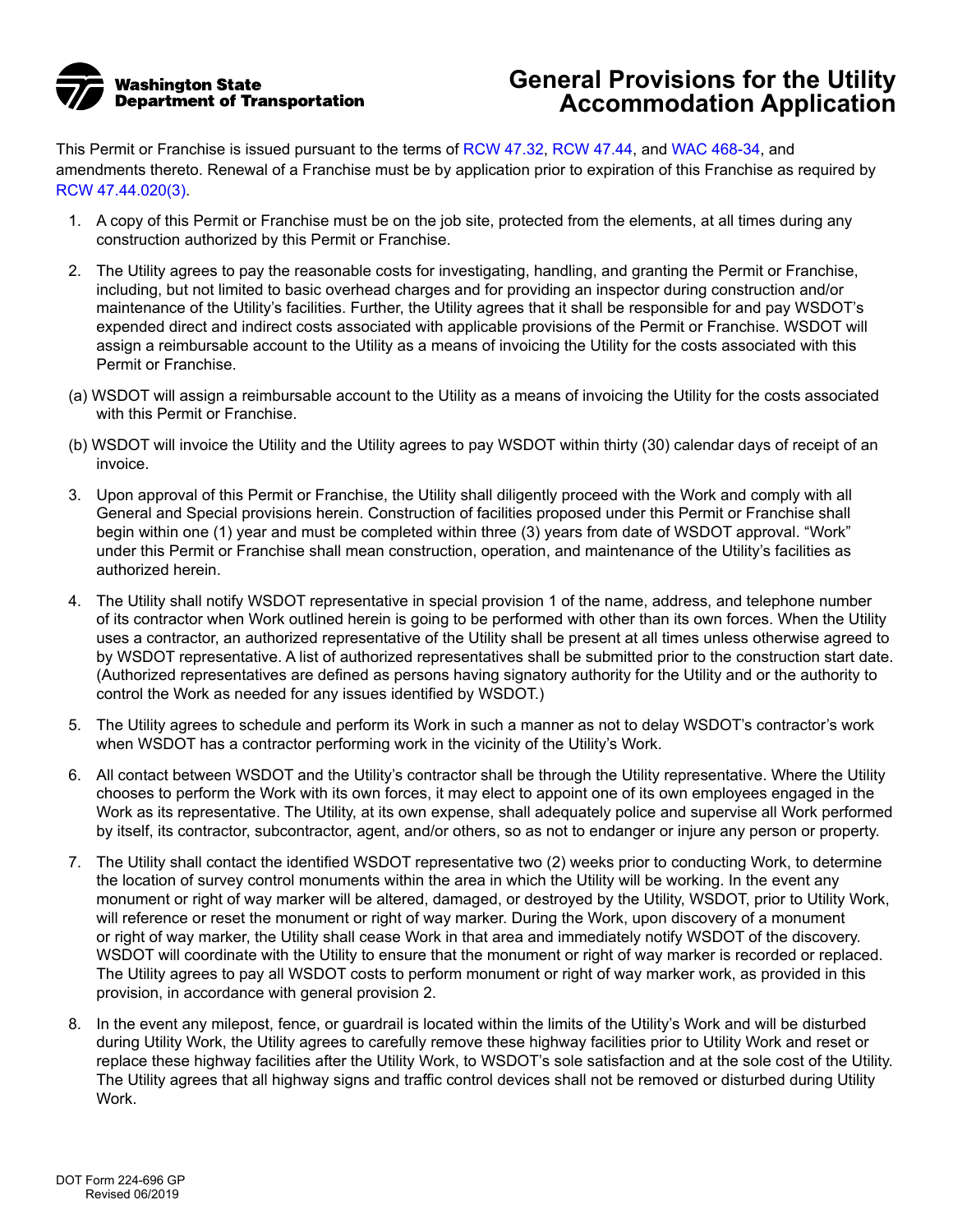- 9. The Utility agrees that all Work shall be done to the satisfaction of WSDOT. All material and workmanship shall conform to [WSDOT's Standard Specifications for Road, Bridge, and Municipal Construction](http://www.wsdot.wa.gov/Publications/Manuals/M41-10.htm), current edition, and amendments thereto, and shall be subject to WSDOT inspection. All WSDOT acceptance and inspections are solely for the benefit of WSDOT and not for the benefit of the Utility, the Utility's contractor (if any), or any third party. The Utility agrees that it shall pay all WSDOT inspection costs in accordance with general provision 2.
- 10. The Utility shall comply with the [Manual on Uniform Traffic Control Devices for Streets and Highways \(Federal](http://www.wsdot.wa.gov/Publications/Manuals/MUTCD.htm)  [Highway Administration\)](http://www.wsdot.wa.gov/Publications/Manuals/MUTCD.htm) and the State of Washington modifications thereto ([chapter 468-95 WAC](https://apps.leg.wa.gov/WAC/default.aspx?cite=468-95)) while it performs the Work. If WSDOT requires, the Utiltiy shall submit a signing and traffic control plan to WSDOT's representative for approval prior to construction or maintenance Work. No lane closures shall be allowed except as approved by WSDOT's representative. Approvals may cause revision of Special Provisions of this Permit or Franchise, including hours of operation.
- 11. This Permit or Franchise may not be amended or modified without WSDOT's prior review and approval. Upon completion of the Work, the Utility shall provide a written notice of completion of the Work to WSDOT's representative within ten (10) calendar days of the completion of the Work so that WSDOT may make its final inspection. Further, the Utility shall provide the Region Utilities Engineer with detailed as-built drawings within ninety (90) calendar days of Work completion, if the originally approved Permit or Franchise construction plans have been revised during the course of construction.
- 12. If WSDOT, at its sole discretion, shall determine that any or all of the Utility's facilities must be modified, removed from, or relocated within the state-owned highway right of way as necessary, incidental, or convenient for the construction, alteration, improvement, repair, relocation, or maintenance of the state highway, or for the safety of the traveling public, the Utility, its successors and assigns, shall, at its sole cost and expense, upon written notice by WSDOT, modify, relocate, or remove any or all of its facilities within or from the state-owned highway right of way as required by WSDOT. The Utility shall perform in a timely manner all facility modifications, relocations, and/or removals as WSDOT directs, to avoid highway project impacts or delays and in such manner as will cause the least disruption of traffic or interference with WSDOT's continued operation and/or maintenance of the highway.
- 13. Should the Utility fail or refuse to comply with WSDOT's direction, pursuant to general provision 12, to modify, remove, or relocate any Utility facility, WSDOT may undertake and perform any modification, removal, or relocation of the Utility facility that WSDOT, in its sole discretion, deems necessary. The Utility agrees to pay WSDOT's expended costs and expenses for performing the work, in accordance with general provision 2.
- 14. If WSDOT determines in good faith that emergency maintenance work on the Utility's facility is needed to (a) protect any aspect of the state highway right of way, or (b) secure the safety of the traveling public due to a failure of the Utility's facility, WSDOT may perform the necessary work without the Utility's prior approval, and the Utility agrees to pay WSDOT's expended costs and expenses for performing the work in accordance with general provision 2. WSDOT will notify the Utility of the emergency work performed as soon as practicable.
- 15. WSDOT may amend, revoke, or cancel this Permit or Franchise at any time by giving written notice to the Utility. If the Permit or Franchise is amended, the Utility will have thirty (30) calendar days to modify the facility as the Permit or Franchise amendment(s) require. If the facility modifications cannot be made within thirty (30) calendar days, the Utility shall respond to WSDOT, in writing, as to when the facility modifications can be made. If the Permit or Franchise is revoked or canceled, the Utility shall immediately remove all facilities from the right of way. Any facilities remaining upon the right of way thirty (30) calendar days after written notice of Permit or Franchise revocation or cancellation may be removed by WSDOT at the expense of the Utility. The Utility agrees to pay WSDOT's expended costs and expenses for performing the work in accordance with general provision 2.
- 16. Should the Utility breach any of the conditions and requirements of this Permit or Franchise, or should the Utility fail to proceed with due diligence and in good faith with the Work as authorized by this Permit or Franchise, WSDOT may cancel or revoke the Permit or Franchise upon thirty (30) calendar days written notice to the Utility.
- 17. The Utility shall not excavate or place any obstacle within the state-owned highway right of way in such a manner as to interfere with WSDOT's construction, operation, and maintenance of the state- owned highway right of way or the public's travel thereon without first receiving WSDOT's written authorization.
- 18. The Utility agrees to maintain, at its sole expense, its facilities authorized by this Permit or Franchise in a condition satisfactory to WSDOT.
- 19. The Utility agrees that it is financially responsible to WSDOT for all necessary expenses incurred in inspecting the construction and restoring the highway pavement or related transportation equipment or facilities to a permanent condition suitable for travel as determined by WSDOT, as well as financially responsible to WSDOT for trenching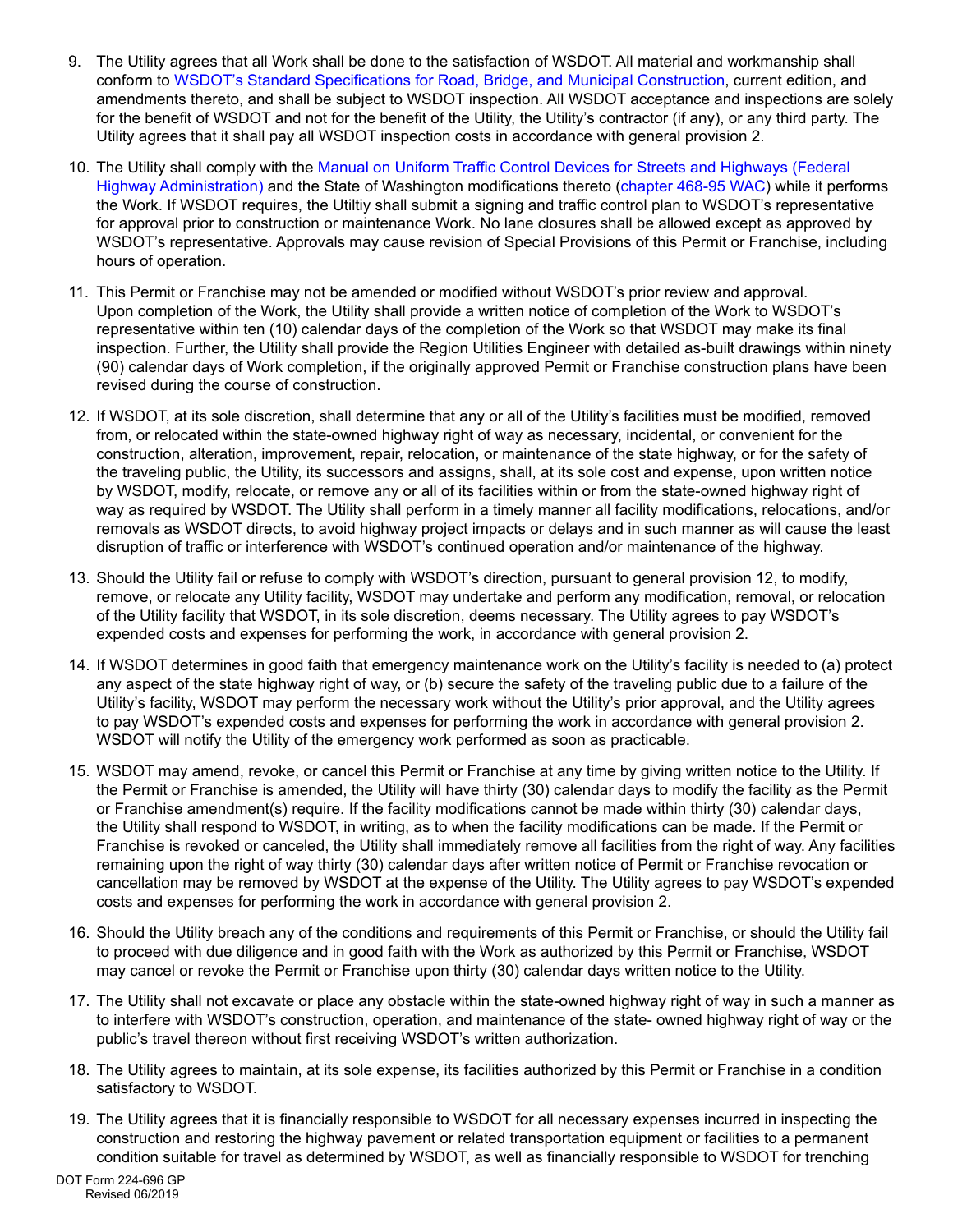work not completed and for compensating WSDOT for the loss of useful pavement life caused by trenching as required by [RCW 47.44.020.](https://app.leg.wa.gov/RCW/default.aspx?cite=47.44.020)

- 20. Upon completion of all Work, the Utility shall immediately remove all rubbish and debris from the state- owned highway right of way, leaving the state-owned highway right of way in a neat, presentable, and safe condition to WSDOT's satisfaction. Any Workrelated rubbish and debris clean up, or any necessary slope treatment to restore and/or protect the state-owned right of way, not done within one (1) week of Work completion, unless otherwise negotiated, will be done by WSDOT at the expense of the Utility. The Utility agrees to pay WSDOT's expended costs and expenses for performing the work in accordance with general provision 2.
- 21. For the benefit and safety of the traveling public, the Utility voluntarily agrees to permit WSDOT to attach and maintain upon any Utility facility under this Permit or Franchise any required traffic control devices, such as traffic signals, luminaires, and overhead suspended signs, when the use of such devices or attachments does not interfere with the use for which the facility was constructed. WSDOT shall bear the cost of attachment and maintenance of such traffic control devices, including the expended cost of any extra Utility infrastructure construction beyond what is necessary for the Utility's facility; such extra cost to be jointly determined by WSDOT and the Utility. WSDOT shall not share in the Utility facilities' cost of installation, operation, or maintenance of any of the facilities installed under this Permit or Franchise
- 22. The Utility shall comply with [WSDOT's Temporary Erosion and Sediment Control Manual \(M 3103.01\)](http://www.wsdot.wa.gov/Publications/Manuals/M3109.htm) and any revisions thereto, for erosion control and/or to mitigate any erosion occurring as a result of the Work. If the Utility Work performed under this Permit alters, modifies, changes, or interferes in any way with the drainage of the stateowned highway right of way, the Utility shall, at its own expense, make all corrections and/or provisions WSDOT requires to fix and restore the state-owned right of way drainage to its original condition and function prior to the Utility's Work. Any flows from the Utility shall not exceed the flows discharging to WSDOT drainage prior to the new work. Any flows discharged to state- owned highway right of way shall meet the requirements for quantity and water quality according to the current version [Highway Runoff Manual \(M 31-16\)](http://www.wsdot.wa.gov/Publications/Manuals/M31-16.htm). Should the Utility not make the required drainage restoration, WSDOT reserves the right to make such changes as necessary to restore the original drainage function at the sole cost of the Utility, and the Utility agrees to pay WSDOT's expended costs and expenses for performing the work in accordance with Stormwater Discharge General Provision 2.
- 23. The Utility shall be responsible for securing all necessary permits, including but not limited to, federal, state, and local regulatory, tribal, environmental, archeological, and railroad permits and permits from the Washington State Department of Ecology, the Washington State Department of Fish and Wildlife, and/ or the U.S. Army Corps of Engineers prior to beginning the Work authorized by this Permit or Franchise. The Utility shall be responsible for mitigation measures where wetlands have been disturbed and agrees that it is responsible for any fines imposed for noncompliance with the permit(s) conditions or for failure to obtain the required permits. In addition, the Utility, on behalf of itself and its contractors, officers, officials, employees, and agents, agrees to indemnify, hold harmless, and defend, at its sole cost and expense, WSDOT and its officers, officials, employees, and agents from any and all fines, costs, claims, judgments, and/or awards of damages (to regulatory agencies, persons, and/or property), arising out of, or in any way resulting from, the Utility's failure to (1) obtain any required permit for the Utility Work or (2) comply with permit conditions. Further, the Utility shall be responsible for compliance with all federal, state, and local laws, regulations.
- 24. For any of the Utility's Work that requires permit coverage under the "CONSTRUCTION STORMWATER GENERAL PERMIT – National Pollutant Discharge Elimination System and State Waste Discharge General Permit for Stormwater Discharges Associated with Construction Activity" (Construction Stormwater General Permit), the Utility shall obtain said permit coverage and shall comply with all requirements of the Construction Stormwater General Permit. Upon WSDOT's request, the Utility shall provide a copy of the Construction Stormwater General Permit. In addition, the Utility, on behalf of itself and its contractors, officers, officials, employees, and agents, agrees to indemnify, hold harmless, and defend, at its sole cost and expense, WSDOT and its officers, officials, employees, and agents from any and all fines, costs, claims, judgments, and/or awards of damages (to regulatory agencies, persons, and/or property), arising out of, or in any way resulting from, the Utility's failure to (1) obtain coverage under the Construction Stormwater General Permit for Utility Work or (2) comply with the Construction Stormwater General Permit requirements.